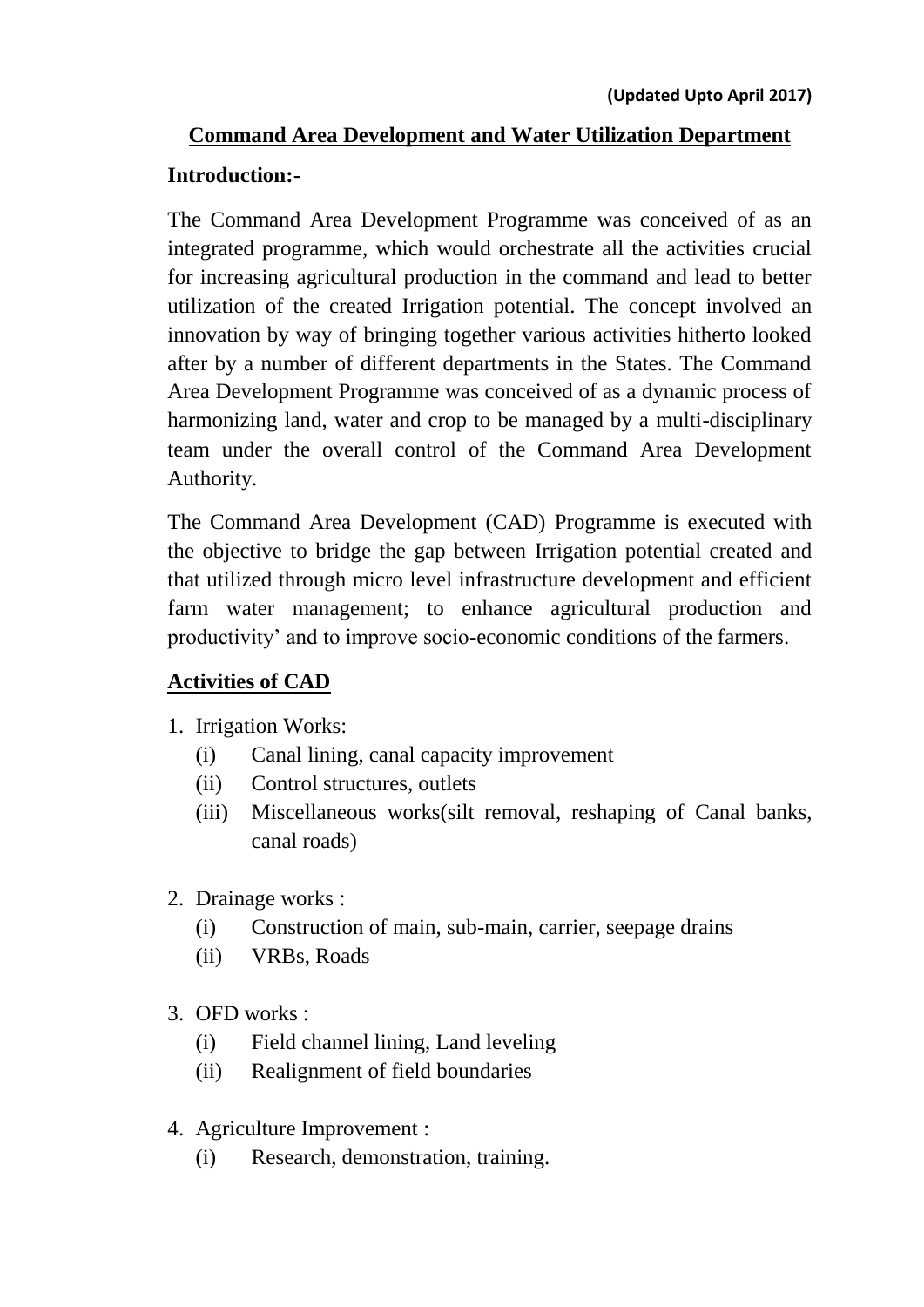Under Command Area Development and Water Management (CADWM) programme of Ministry of Water Resources, Government of India, works of construction of pucca water courses for land development works have been taken up in Sidhmukh Nohar Irrigation Project, Amar Singh Sub Branch, Gang Canal Phase I, Gang Canal Phase II, Bhakra Canal Project, Bisalpur Project and Chambal Project respectively for which expenditure shall be borne by Government of India (GoI) and Government of Rajasthan (GoR). OFD works and lining of field channels are being executed to enhance the irrigation potential under Centrally sponsored Scheme of CADWM, MoWR, GoI.

The details of various ongoing Projects under CADWM are:-

### 1. **Sidhmukh Nohar Irrigation Project** :

- Sidhmukh Nohar Irrigation Project was included by the MoWR, GoI, under CADWM Programme on 17.09.2003 and the project was to be completed in six years i.e. by March 2009 in CCA of 1,11,458 hectare at an estimated cost of Rs. 181.17 crores.
- The construction of pucca water courses was in progress since the year 2004-05 and by March 2014 in 101042 hectare completed.
- However, in March 2014 the CCA was re-evaluated as 1,24,864 hectare. So, for the completion of balance CCA in 23822 hectare, the revised MoU for extension of project upto 2017-18 was prepared.
- The work of construction of pucca water courses has been completed with the expenditure of Rs 148.46 crores in 103765 Ha of command area up to March 2017 .
- Target for the financial year 2017-18 is 7500 ha with the Budget Outlay of Rs 180.00 lacs. During FY 2017-18 the OFD works has been completed in 187 Ha. area upto April 2017
- The total work since beginning completed in 103952 hectare with an expenditure of Rs. 148.46 crores. up to April 2017 .

# 2. **Amar Singh Sub Branch** :

- Amar Singh Sub Branch Project was included by the MoWR, GoI, under CADWM Programme on 31.08.1998 and the project was to be completed in ten years i.e. by March 2008 in CCA of 67,211 hectare at an estimated cost of Rs. 67.74 crores.
- The construction of pucca water courses was in progress since the year 2005-06. In 2007-08, the Jassana canal system was shifted to SNIP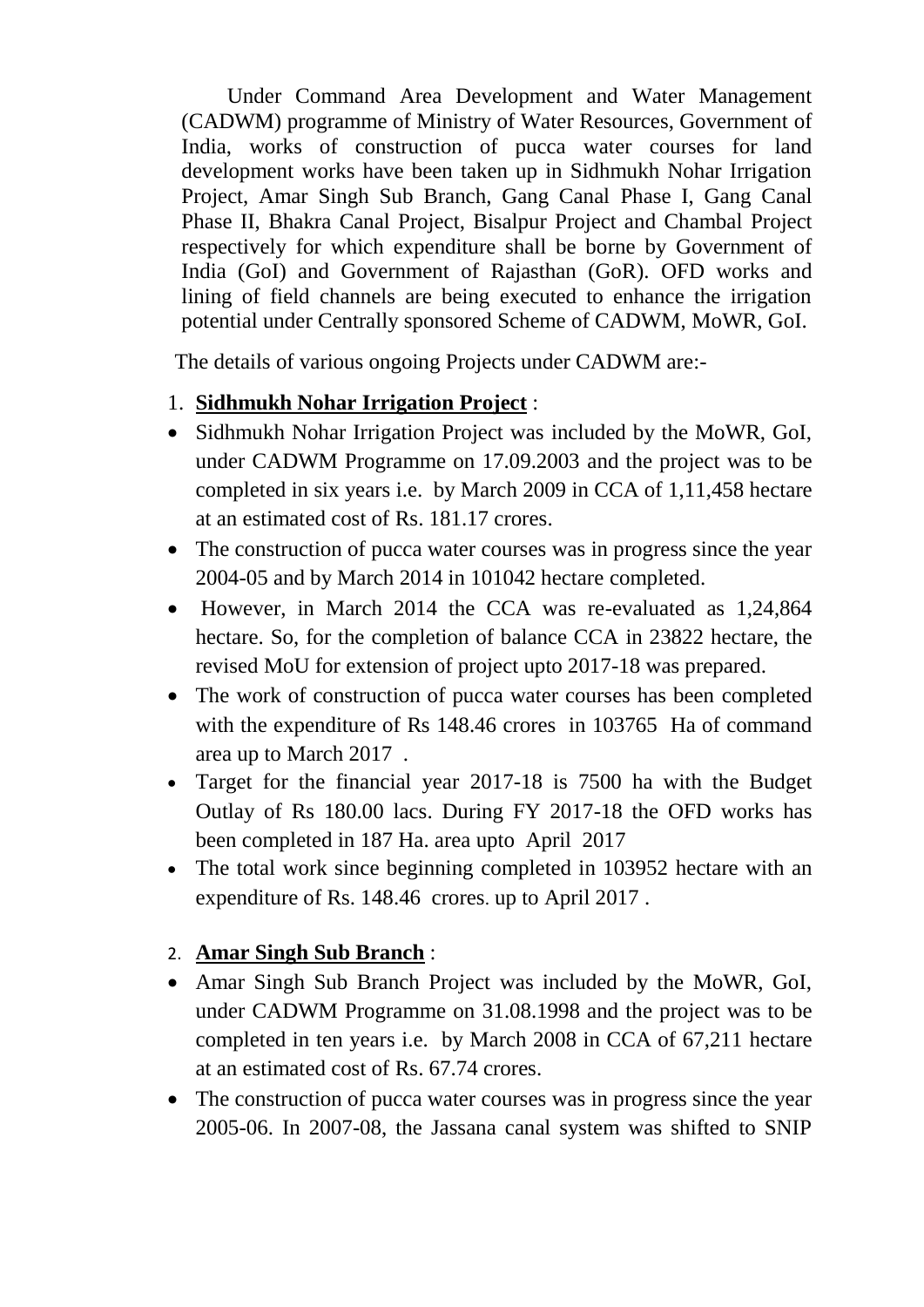and therefore the net CCA for remaining portion was calculated as 50702 hectare.

- However, in March 2014 the CCA was re-evaluated as 44,425 hectare. So, for the completion of balance CCA in 11720 hectare, the revised MoU for extension of project upto 2017-18 was prepared.
- The work of construction of pucca water courses has been completed with the expenditure of Rs 75.78 crores in 35276 Ha of command area up to March 2017 .
- Target for the financial year 2017-18 is 2500 ha. with the Budget Outlay of Rs 180.00 lacs. During FY 2017-18 the OFD works has been completed in 215 Ha. area upto April 2017
- The total work since beginning completed in 35491 hectare with an expenditure of Rs. 75.78 Crores. up to April 2017.

# 3. **Bisalpur Project** :

- Bisalpur Project was sanctioned by Government of India on 31.08.2006 for Rs. 129.34 crores. It was proposed to construct pucca water courses in its total command of 81621 Ha.
- The work of construction of pucca water courses has been completed with the expenditure of Rs 125.65 crores in 59248 Ha of command area up to March 2017.
- Target for the financial year 2017-18 is 3000 Ha. with the Budget Outlay of Rs 1500.00 lacs. During FY 2017-18 the OFD works has been completed in 117 Ha. area upto April 2017
- The total work since beginning completed in 59365 hectare with an expenditure of Rs. 125.65 Crores. up to April 2017.

# 4. **Chambal Project** :

- Chambal Project was started in the year 1974 for a total Command Area of 2,29,000 Ha. in Rajasthan.
- The work of construction of pucca water courses has been completed in 151242 Ha. area with an expenditure of Rs. 358.87 Crores up to March 2017 .
- Target for the financial year 2017-18 is 16000 ha with the Budget Outlay of Rs 4320.47 lacs During FY 2017-18 the OFD works has been completed in 824 Ha. with the expenditure of Rs 58.15 lacs. upto April 2017.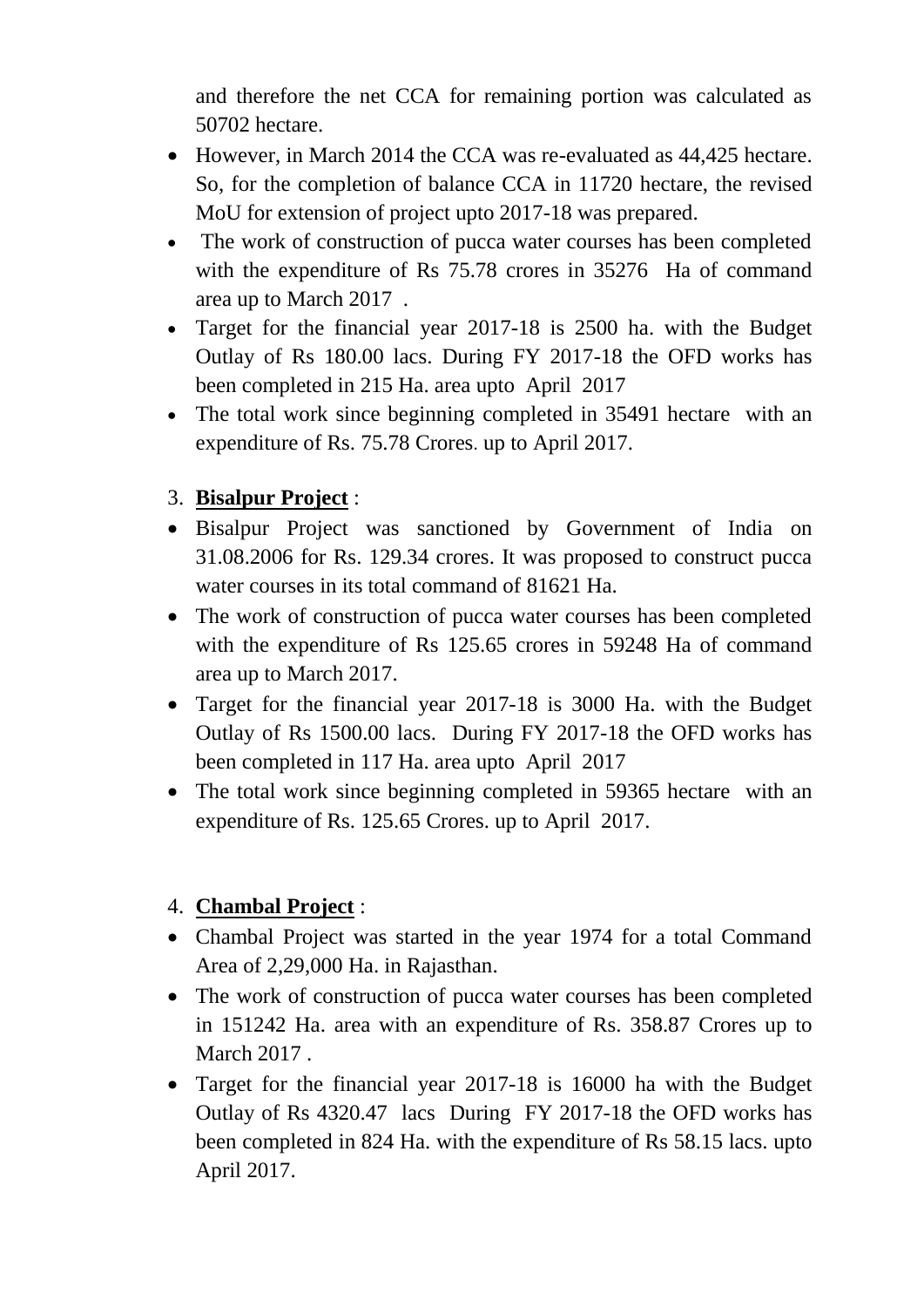• The total work since beginning completed in 152066 hectare with an expenditure of Rs. 359.45 Crores up to April 2017.

### 5. **Bhakra Canal Project**

- The Bhakra Canal Irrigation Project is a New Project which envisages construction of OFD Works in 1, 13,420 ha CCA with an estimated cost of Rs.451.00 Crores based on 12th Plan Guidelines issued by CADWM, MoWR, Government of India. Total area also includes 10% Command area to be treated by micro irrigation.
- The project has been sanctioned for inclusion in CADWM programme of MoWR, GoI vide letter No. N - 19011 /3/2015/CADWM on dated 28.09.2015 for Rs. 37087.7 lacs. The project is to be completed in two years i.e. by March 2017.
- The work of construction of pucca water courses has been completed in 25731 Ha. area with an expenditure of Rs. 47.00 Crores up to March 2017 .
- Target for the financial year 2017-18 is 44000 Ha. with the Budget Outlay of Rs 5578.91 lacs During FY 2017-18 the OFD works has been completed in 1755 Ha. with the expenditure of Rs 32.43 lacs. upto April 2017.
- The total work since beginning completed in 27486 hectare with an expenditure of Rs. 47.32 crores. up to April 2017

# 6. **Gang Canal Project Phase-II**

- The Gang Nahar Irrigation Project Phase-II is a New Project which envisages construction of OFD Works in 44875 ha CCA with an estimated cost of Rs.185.00 Crores based on 12th Plan Guidelines issued by CADWM, MoWR, Government Of India.
- The project has been sanctioned for inclusion in CADWM programme of MoWR, GoI vide letter No. N - 19011/4/2015/CADWM on dated 28.09.2015 for Rs. 14673.9 lacs. The project is to be completed in two years i.e. by March 2017.
- The work of construction of pucca water courses has been completed in 8252 Ha. area with an expenditure of Rs. 11.77 crores up to March 2017 .
- Target for the financial year 2017-18 is 15000 ha with the Budget Outlay of Rs 1650.00 lacs During FY 2017-18 the OFD works has been completed in 174 Ha. area upto April 2017.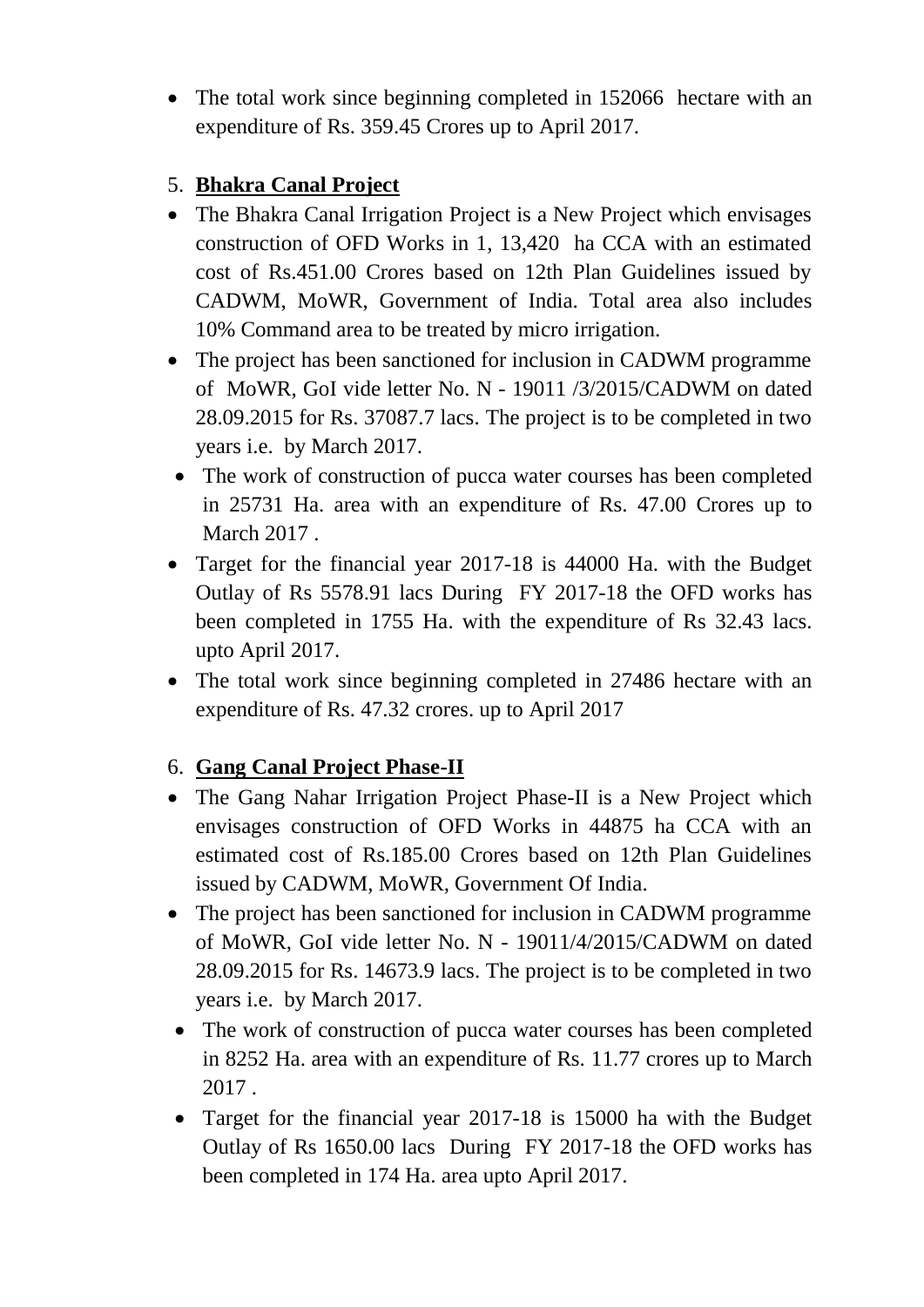• The total work since beginning completed in 8426 hectare with an expenditure of Rs 11.77 crores. up to April 2017 .

### 7. **Gang Canal Phase I (NEW)**

- Gang Canal Project was sanctioned by Government of India in January, 2011 for Rs.538 crores. It was proposed to construct pucca water courses in CCA of 1,83,216 Ha.
- The work of construction of pucca water courses has been completed with the expenditure of Rs. 217.54 crores in 68739 Ha of Command area up to March 2015. The Gang Canal project was closed at this point by GoI which later on sanctioned as Gang Canal Project Phase I.
- The Gang Canal Project Phase I (New) as per the XII Plan Guidelines was included by the MoWR, RD & GR, GoI under CADWM Programme on 14.03.2016 in CCA of 1,18,252 hectare at an estimated cost of Rs.386.68 crores. The project is to be completed in two years i.e. by March 2017.
- The work of construction of pucca water courses has been completed in 54010 Ha. area with an expenditure of Rs. 142.35 crores up to March 2017.
- Target for the financial year 2017-18 is 21000 ha with the Budget Outlay of Rs 5126.20 lacs During FY 2017-18 the OFD works has been completed in 558 Ha. with the expenditure of Rs 216.93 lacs. upto April 2017
- The total work since beginning completed in 54568 hectare with an expenditure of Rs. 144.52 crores up to April 2017.